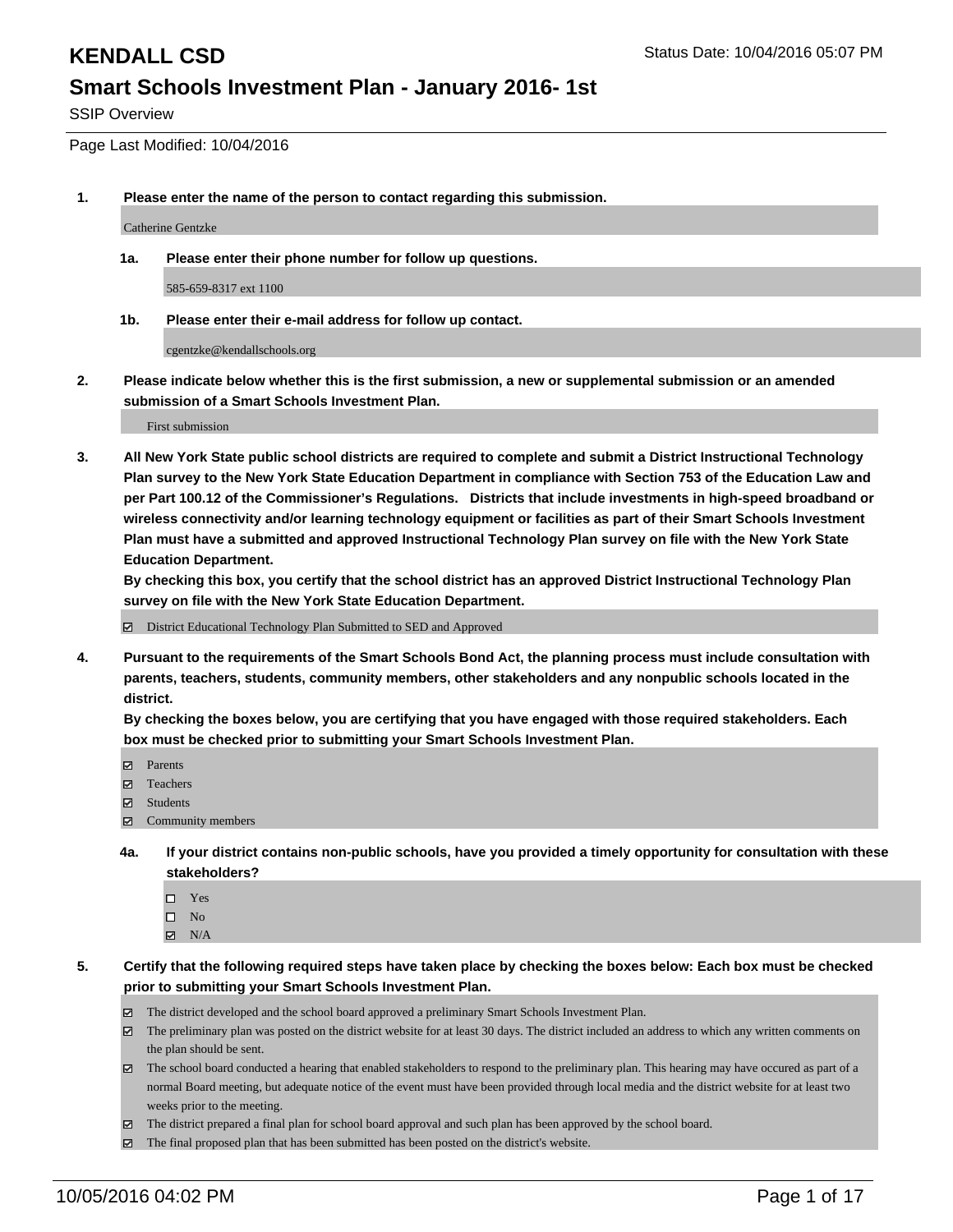SSIP Overview

Page Last Modified: 10/04/2016

**5a. Please upload the proposed Smart Schools Investment Plan (SSIP) that was posted on the district's website, along with any supporting materials. Note that this should be different than your recently submitted Educational Technology Survey. The Final SSIP, as approved by the School Board, should also be posted on the website and remain there during the course of the projects contained therein.**

Smart School Investment Plan2015.docx

**6. Please enter an estimate of the total number of students and staff that will benefit from this Smart Schools Investment Plan based on the cumulative projects submitted to date.**

1,014

- **7. An LEA/School District may partner with one or more other LEA/School Districts to form a consortium to pool Smart Schools Bond Act funds for a project that meets all other Smart School Bond Act requirements. Each school district participating in the consortium will need to file an approved Smart Schools Investment Plan for the project and submit a signed Memorandum of Understanding that sets forth the details of the consortium including the roles of each respective district.**
	- $\Box$  The district plans to participate in a consortium to partner with other school district(s) to implement a Smart Schools project.
- **8. Please enter the name and 6-digit SED Code for each LEA/School District participating in the Consortium.**

| <b>Partner LEA/District</b> | ISED BEDS Code |
|-----------------------------|----------------|
| (No Response)               | (No Response)  |

**9. Please upload a signed Memorandum of Understanding with all of the participating Consortium partners.**

(No Response)

### **10. Your district's Smart Schools Bond Act Allocation is:**

\$967,959

**11. Enter the budget sub-allocations by category that you are submitting for approval at this time. If you are not budgeting SSBA funds for a category, please enter 0 (zero.) If the value entered is \$0, you will not be required to complete that survey question.**

|                                       | Sub-<br>Allocations |
|---------------------------------------|---------------------|
| <b>School Connectivity</b>            | 99,034              |
| Connectivity Projects for Communities | $\Omega$            |
| <b>Classroom Technology</b>           | 445,804             |
| Pre-Kindergarten Classrooms           | $\Omega$            |
| Replace Transportable Classrooms      | $\Omega$            |
| High-Tech Security Features           | $\Omega$            |
| Totals:                               | 544,838             |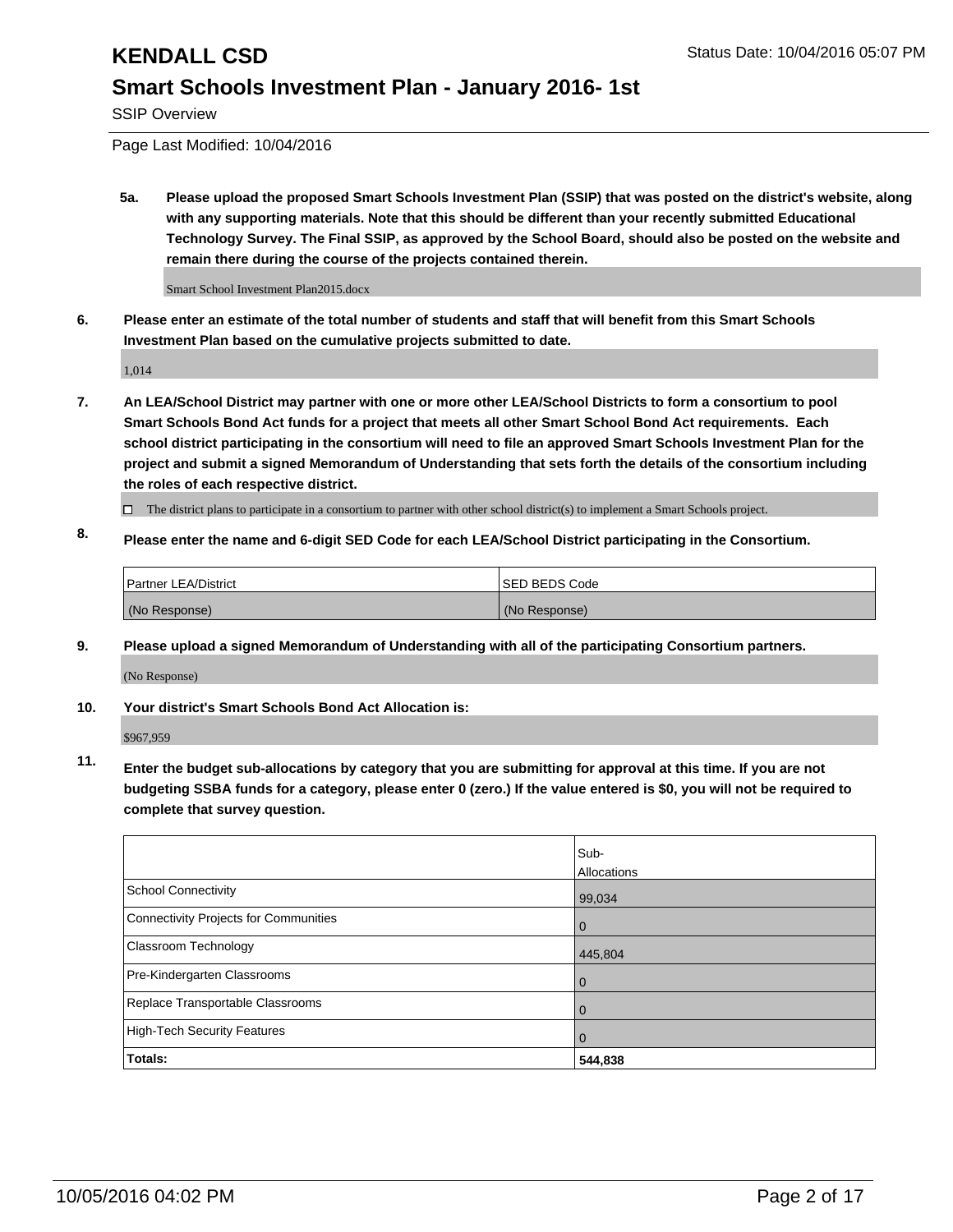School Connectivity

Page Last Modified: 09/28/2016

- **1. In order for students and faculty to receive the maximum benefit from the technology made available under the Smart Schools Bond Act, their school buildings must possess sufficient connectivity infrastructure to ensure that devices can be used during the school day. Smart Schools Investment Plans must demonstrate that:**
	- **sufficient infrastructure that meets the Federal Communications Commission's 100 Mbps per 1,000 students standard currently exists in the buildings where new devices will be deployed, or**
	- **is a planned use of a portion of Smart Schools Bond Act funds, or**
	- **is under development through another funding source.**

**Smart Schools Bond Act funds used for technology infrastructure or classroom technology investments must increase the number of school buildings that meet or exceed the minimum speed standard of 100 Mbps per 1,000 students and staff within 12 months. This standard may be met on either a contracted 24/7 firm service or a "burstable" capability. If the standard is met under the burstable criteria, it must be:**

**1. Specifically codified in a service contract with a provider, and**

**2. Guaranteed to be available to all students and devices as needed, particularly during periods of high demand, such as computer-based testing (CBT) periods.**

**Please describe how your district already meets or is planning to meet this standard within 12 months of plan submission.**

Kendall Central Schools plans to use the Smart Schools Bond Act to upgrade our switches and firewall so that our infrastructure will be able to support 1 GB bandwidth.

- **1a. If a district believes that it will be impossible to meet this standard within 12 months, it may apply for a waiver of this requirement, as described on the Smart Schools website. The waiver must be filed and approved by SED prior to submitting this survey.**
	- $\Box$  By checking this box, you are certifying that the school district has an approved waiver of this requirement on file with the New York State Education Department.

### **2. Connectivity Speed Calculator (Required)**

|                         | Number of<br>Students | Multiply by<br>100 Kbps | Divide by 1000 Current Speed<br>lto Convert to<br>Reauired<br>Speed in Mb | lin Mb | Expected<br>Speed to be<br>Attained Within   Required<br>12 Months | Expected Date<br>When<br>Speed Will be<br>l Met |
|-------------------------|-----------------------|-------------------------|---------------------------------------------------------------------------|--------|--------------------------------------------------------------------|-------------------------------------------------|
| <b>Calculated Speed</b> | 857                   | 85,700                  | 85.7                                                                      | 100    | 1GB                                                                | currently met                                   |

### **3. Describe how you intend to use Smart Schools Bond Act funds for high-speed broadband and/or wireless connectivity projects in school buildings.**

Kendall plans to use SSBA funds to updates our switches so they can handle our increased wifi.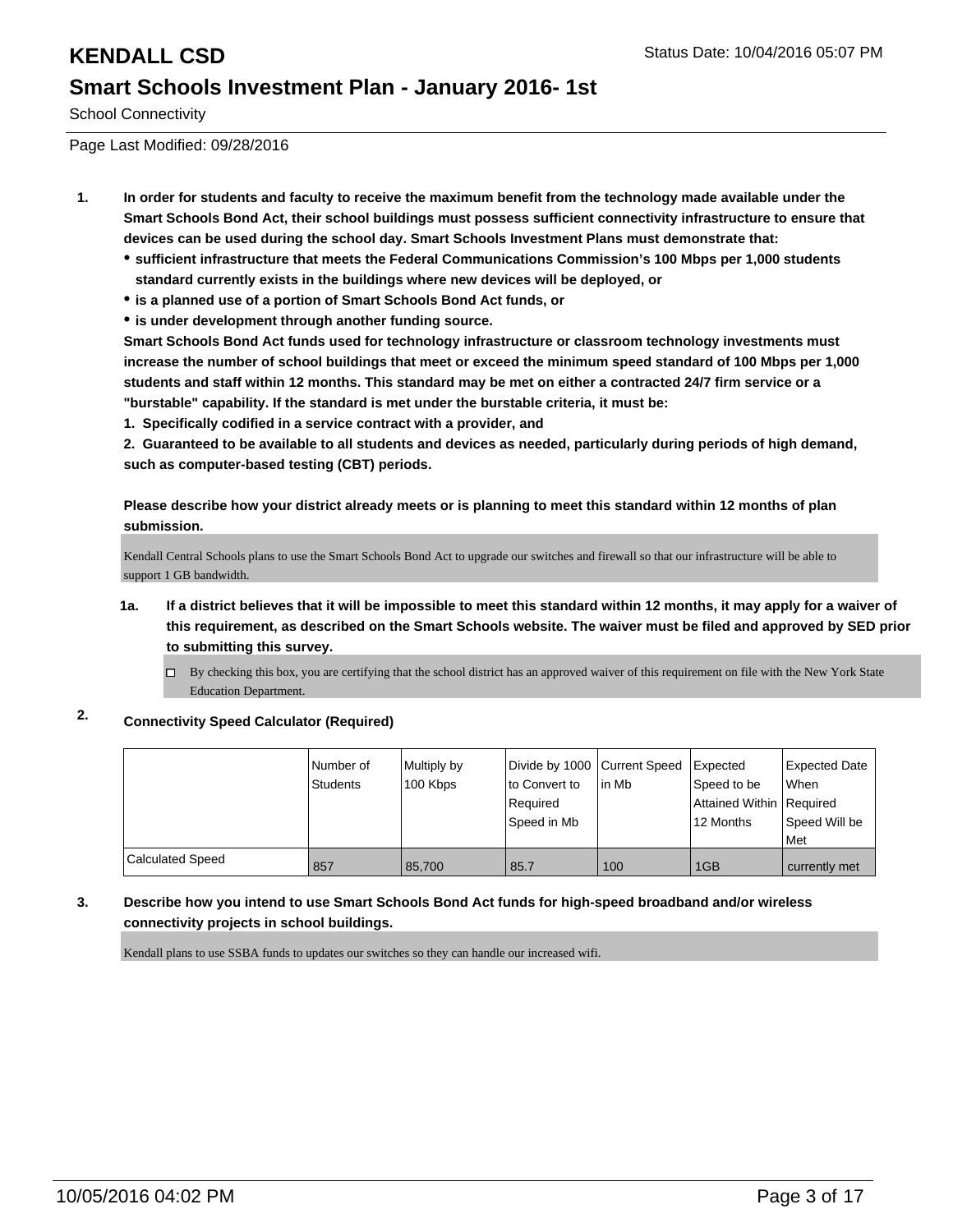School Connectivity

Page Last Modified: 09/28/2016

**4. Describe the linkage between the district's District Instructional Technology Plan and the proposed projects. (There should be a link between your response to this question and your response to Question 1 in Part E. Curriculum and Instruction "What are the district's plans to use digital connectivity and technology to improve teaching and learning?)**

Kendall plans to foster an environment which current technologies are utilized to provide diverse learning experiences and varied instructional approaches by designing and implementing a plan to maximize the use of current available technology and providing classrooms with interactive surface technology for instruction.

Kendall also plans to connect, communicate and collaborate locally and globally using technology by providing alternative learning environments (blended, online, and virtual), using appropriate forms of social media across the school community and equipping staff and students with the knowledge and skills needed to use technology legally, ethically, and responsibly.

Kendall Central Schools needs increased bandwidth and an updated infrastructure in order to support devices and instruction in this way.

**5. If the district wishes to have students and staff access the Internet from wireless devices within the school building, or in close proximity to it, it must first ensure that it has a robust Wi-Fi network in place that has sufficient bandwidth to meet user demand.**

**Please describe how you have quantified this demand and how you plan to meet this demand.**

Via our recent Capital Project we have upgraded our Wi- Fi network to include an access point in most classrooms in the Jr/ Sr. High school. This was in anticipation of a 1:1 device initiative. There are continued plans to increase the Wi-Fi network at the elementary building.

**6. As indicated on Page 5 of the guidance, the Office of Facilities Planning will have to conduct a preliminary review of all capital projects, including connectivity projects.**

**Please indicate on a separate row each project number given to you by the Office of Facilities Planning.**

| Project Number        |  |
|-----------------------|--|
| 45-06-07-04-7-999-BA1 |  |

**7. Certain high-tech security and connectivity infrastructure projects may be eligible for an expedited review process as determined by the Office of Facilities Planning.**

**Was your project deemed eligible for streamlined review?**

Yes

**7a. Districts that choose the Streamlined Review Process will be required to certify that they have reviewed all installations with their licensed architect or engineer of record and provide that person's name and license number. The licensed professional must review the products and proposed method of installation prior to implementation and review the work during and after completion in order to affirm that the work was codecompliant, if requested.**

I certify that I have reviewed all installations with a licensed architect or engineer of record.

**8. Include the name and license number of the architect or engineer of record.**

| Name               | l License Number |
|--------------------|------------------|
| <b>Bruce Knapp</b> | 72078            |

**9. If you are submitting an allocation for School Connectivity complete this table. Note that the calculated Total at the bottom of the table must equal the Total allocation for this category that you entered in the SSIP Overview overall budget.**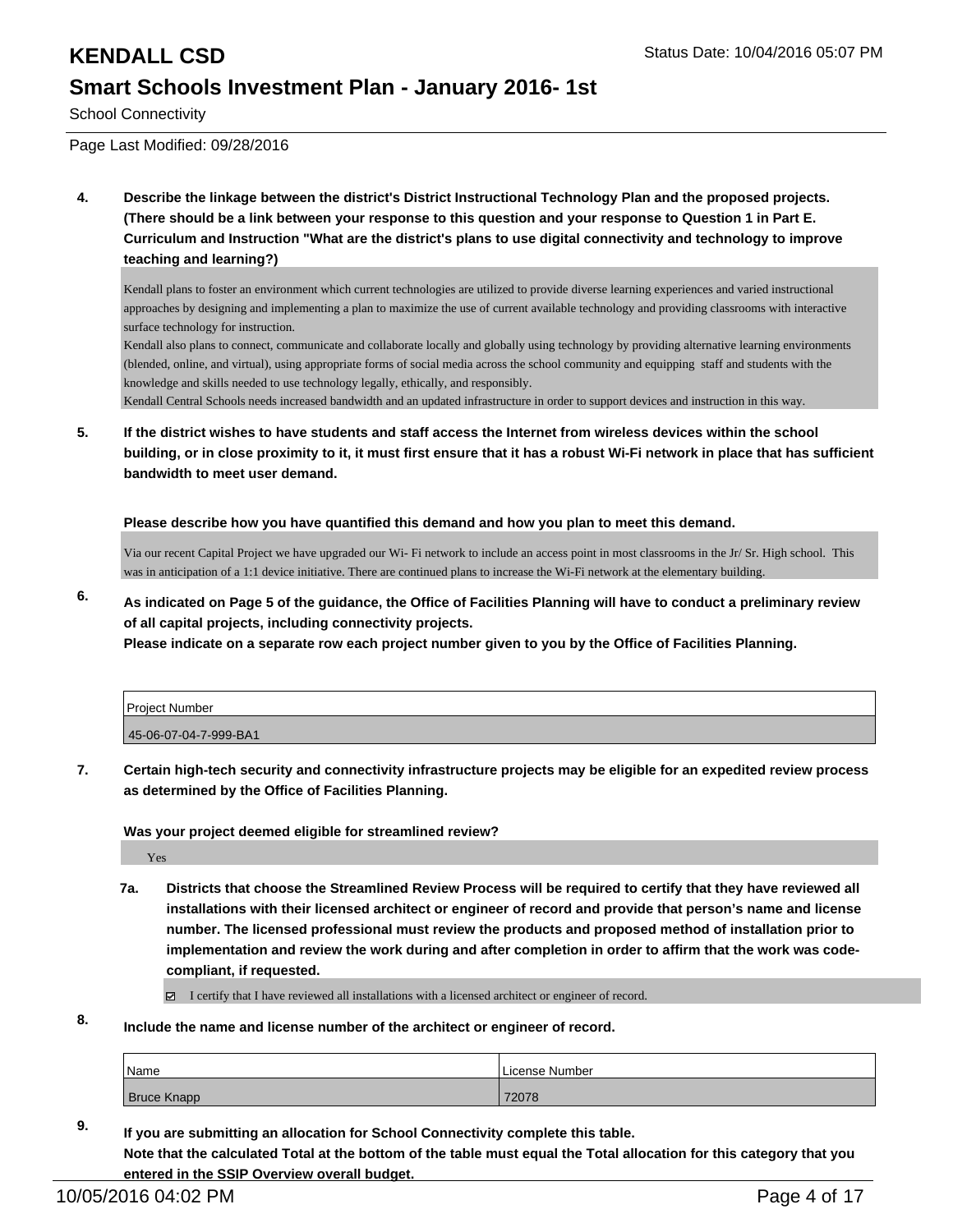School Connectivity

Page Last Modified: 09/28/2016

|                                            | Sub-          |
|--------------------------------------------|---------------|
|                                            | Allocation    |
| Network/Access Costs                       | 99,034        |
| <b>Outside Plant Costs</b>                 | (No Response) |
| School Internal Connections and Components | (No Response) |
| <b>Professional Services</b>               | (No Response) |
| Testing                                    | (No Response) |
| <b>Other Upfront Costs</b>                 | (No Response) |
| <b>Other Costs</b>                         | (No Response) |
| Totals:                                    | 99,034        |

**10. Please detail the type, quantity, per unit cost and total cost of the eligible items under each sub-category. This is especially important for any expenditures listed under the "Other" category. All expenditures must be eligible for tax-exempt financing to be reimbursed through the SSBA. Sufficient detail must be provided so that we can verify this is the case. If you have any questions, please contact us directly through smartschools@nysed.gov. NOTE: Wireless Access Points should be included in this category, not under Classroom Educational Technology, except those that will be loaned/purchased for nonpublic schools.**

| Select the allowable expenditure | Item to be purchased                               | Quantity       | Cost per Item | <b>Total Cost</b> |
|----------------------------------|----------------------------------------------------|----------------|---------------|-------------------|
| type.                            |                                                    |                |               |                   |
| Repeat to add another item under |                                                    |                |               |                   |
| each type.                       |                                                    |                |               |                   |
| <b>Network/Access Costs</b>      | HPE $3600-48 - PoE + vs SI$ Switch                 | 26             | 1,741         | 45,266            |
| <b>Network/Access Costs</b>      | <b>HPE Stacking KIt</b>                            | 34             | 126           | 4,284             |
| <b>Network/Access Costs</b>      | HPE X120 SFP transceiver module                    | $\overline{2}$ | 196           | 392               |
| <b>Network/Access Costs</b>      | HPE 5130-48G-PoE+-4SFP+EI Switch                   | $\overline{4}$ | 2,654         | 10,616            |
| <b>Network/Access Costs</b>      | <b>HPE X240 Direct Attach Cable</b>                | $\overline{4}$ | 89            | 356               |
| <b>Network/Access Costs</b>      | HPE5510-24G-SFP Hi Switch with 1<br>Interface Slot | 6              | 5,013         | 30,078            |
| <b>Network/Access Costs</b>      | HPE X130 SFP + transceiver module                  | $\overline{4}$ | 1,559         | 6,236             |
| <b>Network/Access Costs</b>      | <b>HPE X240 Direct Attach Cable</b>                | 6              | 89            | 534               |
| <b>Network/Access Costs</b>      | <b>HPE Power Supply 160 Watt</b>                   | 6              | 212           | 1,272             |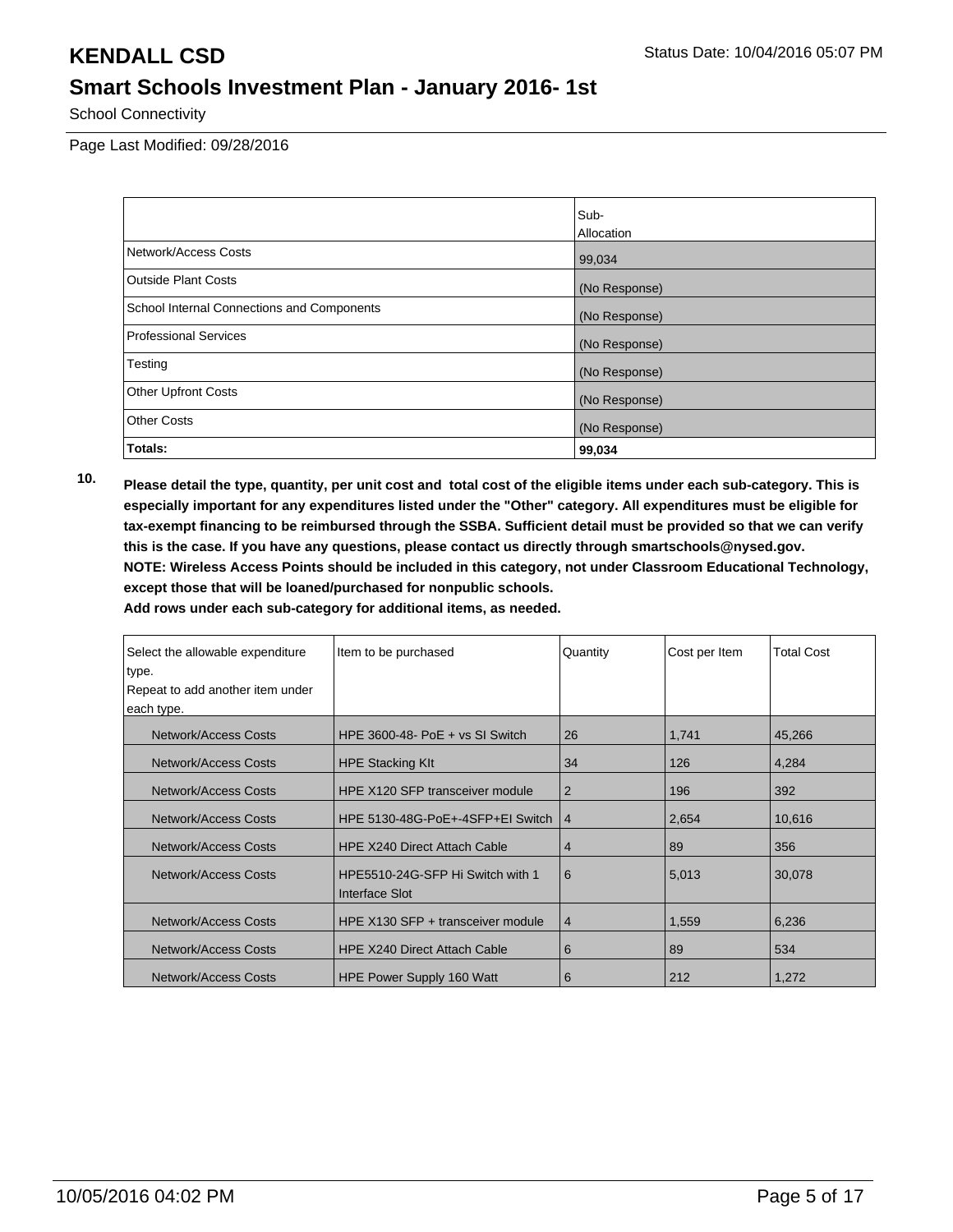Community Connectivity (Broadband and Wireless)

**1. Describe how you intend to use Smart Schools Bond Act funds for high-speed broadband and/or wireless connectivity projects in the community.**

(No Response)

**2. Please describe how the proposed project(s) will promote student achievement and increase student and/or staff access to the Internet in a manner that enhances student learning and/or instruction outside of the school day and/or school building.**

(No Response)

**3. Community connectivity projects must comply with all the necessary local building codes and regulations (building and related permits are not required prior to plan submission).**

 $\Box$  I certify that we will comply with all the necessary local building codes and regulations.

**4. Please describe the physical location of the proposed investment.**

(No Response)

**5. Please provide the initial list of partners participating in the Community Connectivity Broadband Project, along with their Federal Tax Identification (Employer Identification) number.**

| <b>Project Partners</b> | Federal ID#   |
|-------------------------|---------------|
| (No Response)           | (No Response) |

**6. If you are submitting an allocation for Community Connectivity, complete this table.**

**Note that the calculated Total at the bottom of the table must equal the Total allocation for this category that you entered in the SSIP Overview overall budget.**

|                             | Sub-Allocation |
|-----------------------------|----------------|
| Network/Access Costs        | (No Response)  |
| Outside Plant Costs         | (No Response)  |
| <b>Tower Costs</b>          | (No Response)  |
| Customer Premises Equipment | (No Response)  |
| Professional Services       | (No Response)  |
| Testing                     | (No Response)  |
| <b>Other Upfront Costs</b>  | (No Response)  |
| Other Costs                 | (No Response)  |
| Totals:                     | 0              |

**7. Please detail the type, quantity, per unit cost and total cost of the eligible items under each sub-category. This is especially important for any expenditures listed under the "Other" category. All expenditures must be capital-bond eligible to be reimbursed through the SSBA. If you have any questions, please contact us directly through smartschools@nysed.gov.**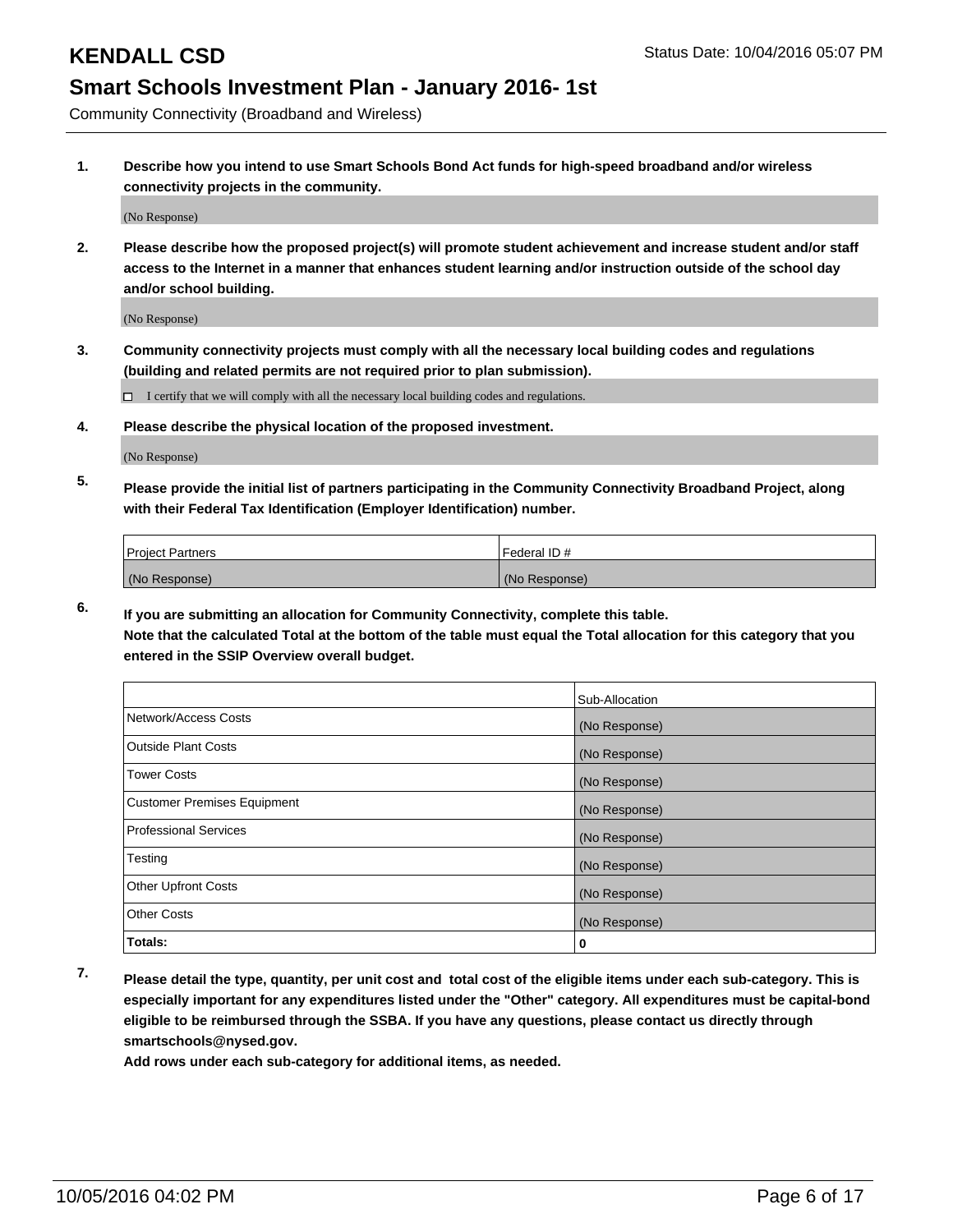Community Connectivity (Broadband and Wireless)

| Select the allowable expenditure | Item to be purchased | Quantity      | Cost per Item | <b>Total Cost</b> |
|----------------------------------|----------------------|---------------|---------------|-------------------|
| type.                            |                      |               |               |                   |
| Repeat to add another item under |                      |               |               |                   |
| each type.                       |                      |               |               |                   |
| (No Response)                    | (No Response)        | (No Response) | (No Response) | (No Response)     |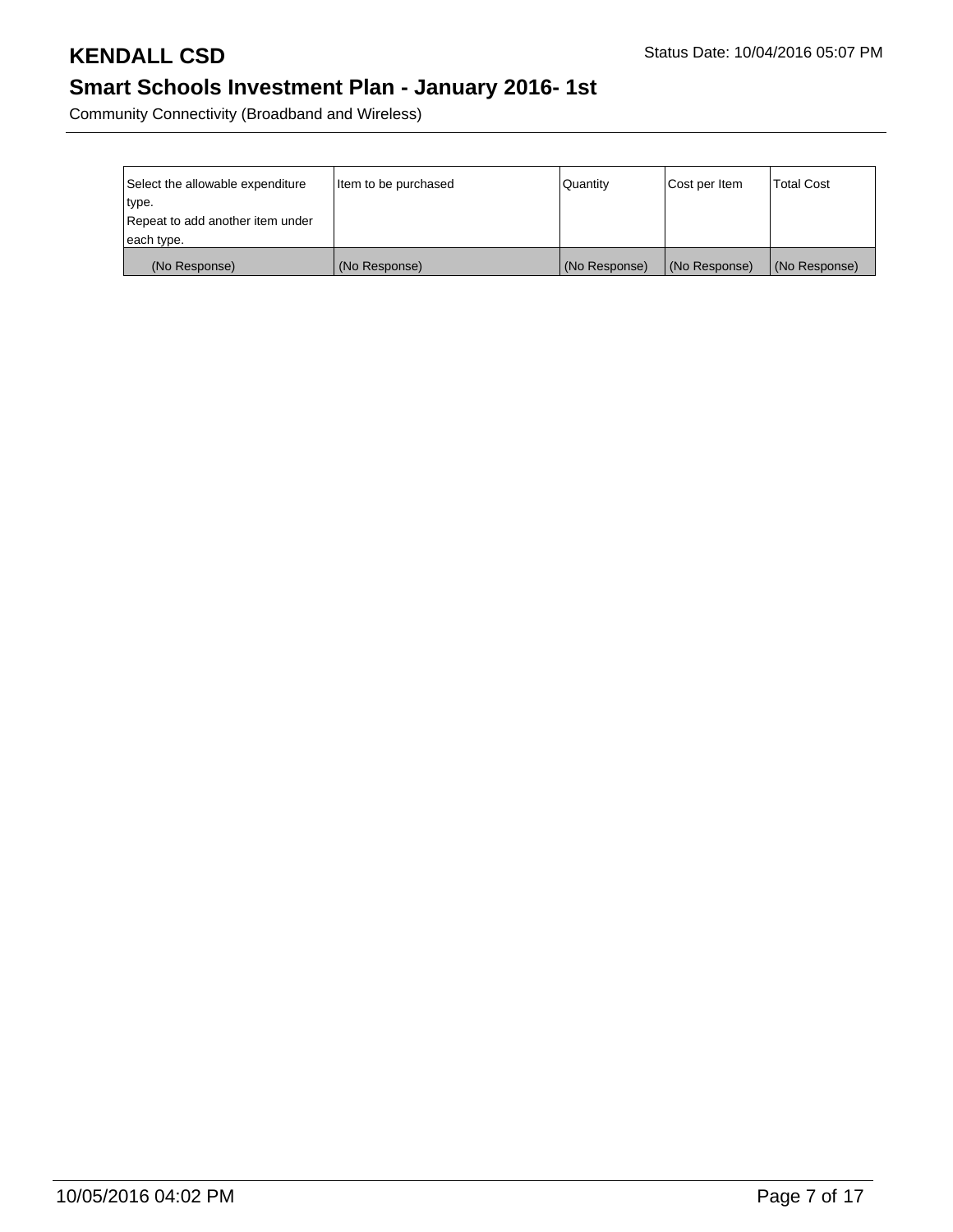Classroom Learning Technology

Page Last Modified: 09/29/2016

**1. In order for students and faculty to receive the maximum benefit from the technology made available under the Smart Schools Bond Act, their school buildings must possess sufficient connectivity infrastructure to ensure that devices can be used during the school day. Smart Schools Investment Plans must demonstrate that sufficient infrastructure that meets the Federal Communications Commission's 100 Mbps per 1,000 students standard currently exists in the buildings where new devices will be deployed, or is a planned use of a portion of Smart Schools Bond Act funds, or is under development through another funding source.**

**Smart Schools Bond Act funds used for technology infrastructure or classroom technology investments must increase the number of school buildings that meet or exceed the minimum speed standard of 100 Mbps per 1,000 students and staff within 12 months. This standard may be met on either a contracted 24/7 firm service or a "burstable" capability. If the standard is met under the burstable criteria, it must be:**

**1. Specifically codified in a service contract with a provider, and**

**2. Guaranteed to be available to all students and devices as needed, particularly during periods of high demand, such as computer-based testing (CBT) periods.**

**Please describe how your district already meets or is planning to meet this standard within 12 months of plan submission.**

As of December 2015 Kendall Central Schools increased their speed to 100 Mbps. Kendall Central Schools plans to use the Smart Schools Bond Act to upgrade our switches and firewall so that our infrastructure will be able to support 1 GB bandwidth.

- **1a. If a district believes that it will be impossible to meet this standard within 12 months, it may apply for a waiver of this requirement, as described on the Smart Schools website. The waiver must be filed and approved by SED prior to submitting this survey.**
	- $\Box$  By checking this box, you are certifying that the school district has an approved waiver of this requirement on file with the New York State Education Department.

### **2. Connectivity Speed Calculator (Required)**

|                         | Number of | Multiply by | Divide by 1000 Current Speed |        | <b>I</b> Expected        | <b>Expected Date</b> |
|-------------------------|-----------|-------------|------------------------------|--------|--------------------------|----------------------|
|                         | Students  | 100 Kbps    | Ito Convert to               | lin Mb | Speed to be              | <b>When</b>          |
|                         |           |             | Required                     |        | Attained Within Required |                      |
|                         |           |             | Speed in Mb                  |        | 12 Months                | Speed Will be        |
|                         |           |             |                              |        |                          | l Met                |
| <b>Calculated Speed</b> | 857       | 85,700      | 85.7                         | 100    | 1GB                      | currently met        |

**3. If the district wishes to have students and staff access the Internet from wireless devices within the school building, or in close proximity to it, it must first ensure that it has a robust Wi-Fi network in place that has sufficient bandwidth to meet user demand.**

**Please describe how you have quantified this demand and how you plan to meet this demand.**

Via our recent Capital Project we have upgraded our wi- fi network to include an access point in most classrooms in the Jr/ Sr. High school. This was in anticipation of a 1:1 device initiative. There are continued plans to increase the wi-fi network at the elementary building as need arises.

**4. All New York State public school districts are required to complete and submit an Instructional Technology Plan survey to the New York State Education Department in compliance with Section 753 of the Education Law and per Part 100.12 of the Commissioner's Regulations.**

**Districts that include educational technology purchases as part of their Smart Schools Investment Plan must have a submitted and approved Instructional Technology Plan survey on file with the New York State Education Department.**

By checking this box, you are certifying that the school district has an approved Instructional Technology Plan survey on file with the New York State Education Department.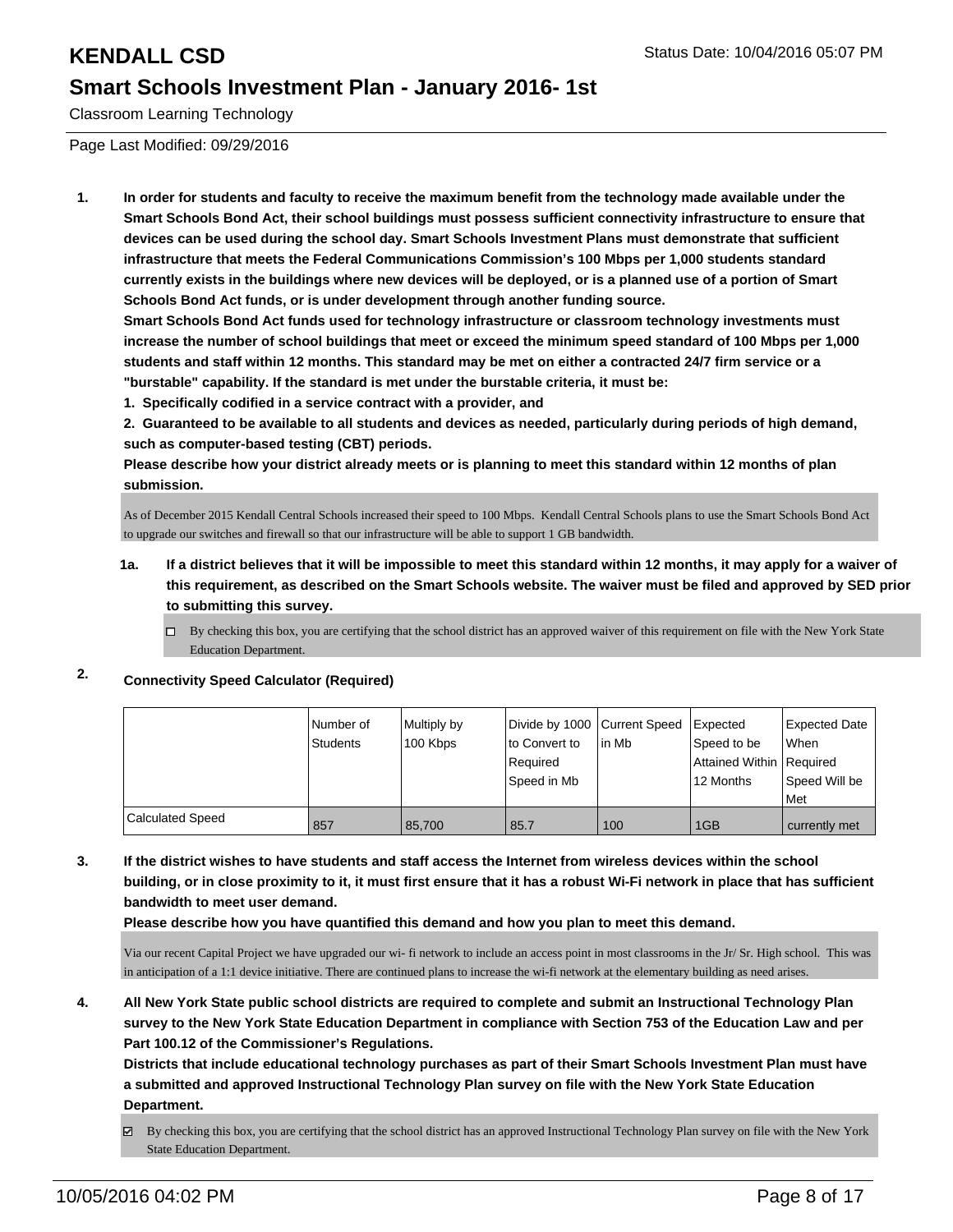Classroom Learning Technology

Page Last Modified: 09/29/2016

**5. Describe the devices you intend to purchase and their compatibility with existing or planned platforms or systems. Specifically address the adequacy of each facility's electrical, HVAC and other infrastructure necessary to install and support the operation of the planned technology.**

Kendall Central Schools plans to buy laptops, desktops, tablets, carts for storing and charging electronic devices, document cameras, scanners, video cameras and a color printer. All of these purchases are compatible with out existing platforms and systems.

Kendall Central Schools also plans to purchase science probes that will be dedicated to 6 laptops for the science department to use for collecting and analyzing real time data.

Kendall Central Schools can provide adequate electrical supply to support these devices.

- **6. Describe how the proposed technology purchases will:**
	- **> enhance differentiated instruction;**
	- **> expand student learning inside and outside the classroom;**
	- **> benefit students with disabilities and English language learners; and**
	- **> contribute to the reduction of other learning gaps that have been identified within the district.**

**The expectation is that districts will place a priority on addressing the needs of students who struggle to succeed in a rigorous curriculum. Responses in this section should specifically address this concern and align with the district's Instructional Technology Plan (in particular Question 2 of E. Curriculum and Instruction: "Does the district's instructional technology plan address the needs of students with disabilities to ensure equitable access to instruction, materials and assessments?" and Question 3 of the same section: "Does the district's instructional technology plan address the provision of assistive technology specifically for students with disabilities to ensure access to and participation in the general curriculum?"**

By keeping in mind the principals of Universal Design for Learning the proposed technology purchases will level the playing field for all students. The technology will allow differentiated instruction to occur without students knowing what groups they are in. It will also give students access to many different types of devices and activities that will meet multiple learning styles, provided additional visual cues for students with disabilities and English language learners and give teachers many additional resources to reduce learning gaps that have been identified within the district. For example having full access to a dedicated device with accessibility features such as speech recognition, magnifier, co-writer, speech to text, text to speech, and assistive technology apps would provide the opportunity for our students with needs in these areas to become proficient at using the tools they need to be successful. Thru the use of the Smart Bond we would be able to purchases enough devices that students could have access to them in their classroom and throughout the school day instead of only when they are in the computer lab or have signed out a laptop cart. The additional devices will also benefit students with disabilities and ELL students by providing visuals and video to help build background knowledge and access schema, increases engagement, improves writing, listening, and oral communications skills, allows access to more language and aids in expression of ideas, thoughts, and learning.

### **7. Where appropriate, describe how the proposed technology purchases will enhance ongoing communication with parents and other stakeholders and help the district facilitate technology-based regional partnerships, including distance learning and other efforts.**

The proposed technology purchases (additional computers and electronic devices so all teachers and students have access) will make it significantly easier to provide electronic communication with parents, stakeholders and the community via email, video conferencing, teacher webpages, district and building webpages, and multiple sources of social media. This will also allow Kendall Central schools to teach the responsible use of social media thru our new website, twitter and other social media outlets.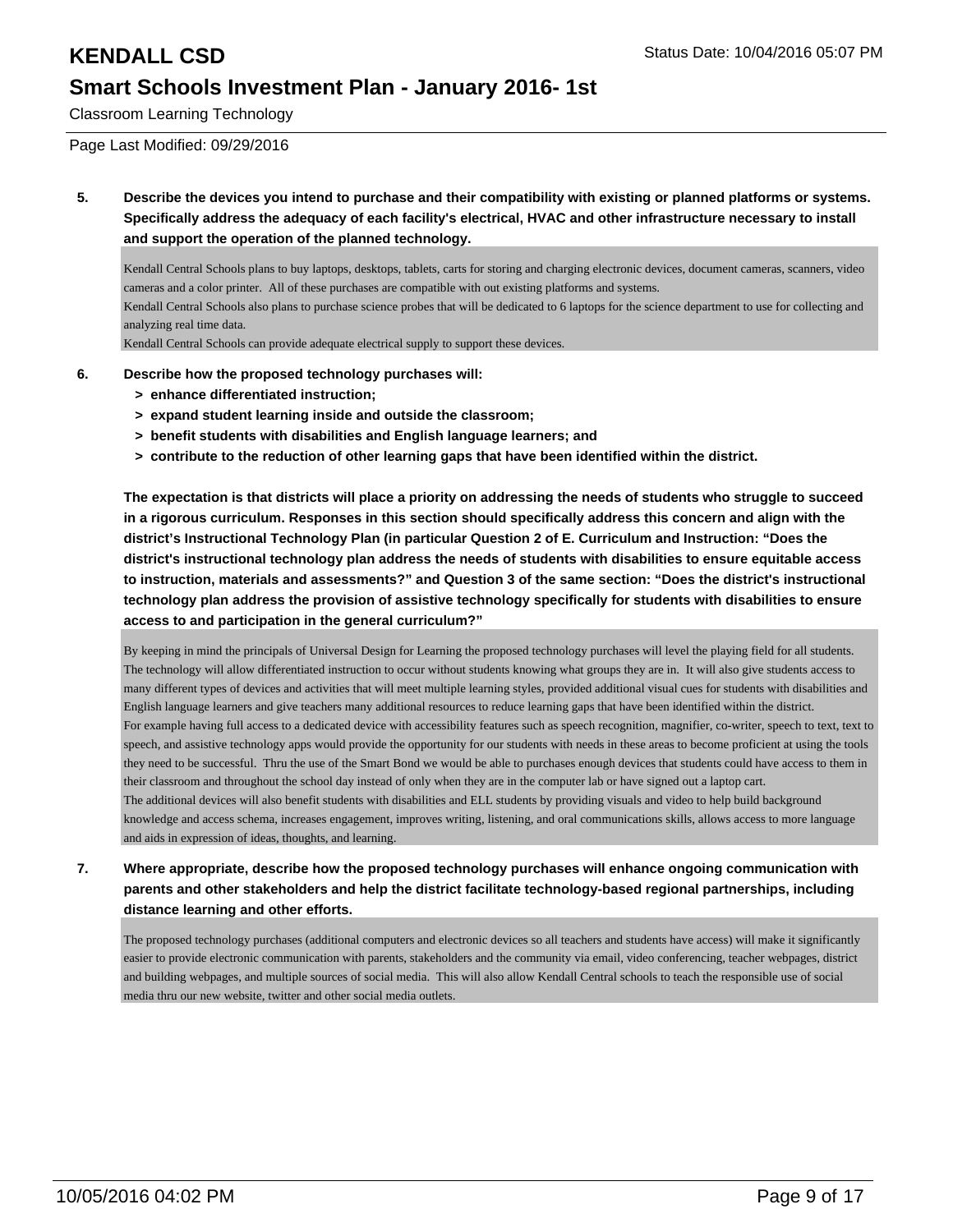Classroom Learning Technology

Page Last Modified: 09/29/2016

**8. Describe the district's plan to provide professional development to ensure that administrators, teachers and staff can employ the technology purchased to enhance instruction successfully.**

**Note: This response should be aligned and expanded upon in accordance with your district's response to Question 1 of F. Professional Development of your Instructional Technology Plan: "Please provide a summary of professional development offered to teachers and staff, for the time period covered by this plan, to support technology to enhance teaching and learning. Please include topics, audience and method of delivery within your summary."**

The Technology Committees will continue to meet regularly to determine areas of need for technological professional development. They will also determine what technological solutions best meets the needs of our students. Kendall's Instructional Technology Specialist will provide monthly professional development sessions at each building as part of the role out of all new technological purchases. Some of the topics will include Classroom Notebook, Power Presentations, Sway, Castle Learning, Blogs, Digital Citizenship, and Social Media in the classroom.

- **9. Districts must contact the SUNY/CUNY teacher preparation program that supplies the largest number of the district's new teachers to request advice on innovative uses and best practices at the intersection of pedagogy and educational technology.**
	- $\boxtimes$  By checking this box, you certify that you have contacted the SUNY/CUNY teacher preparation program that supplies the largest number of your new teachers to request advice on these issues.
	- **9a. Please enter the name of the SUNY or CUNY Institution that you contacted.**

SUNY College at Brockport

**9b. Enter the primary Institution phone number.**

(585) 395-2510

**9c. Enter the name of the contact person with whom you consulted and/or will be collaborating with on innovative uses of technology and best practices.**

Thomas J Hernandez

**10. A district whose Smart Schools Investment Plan proposes the purchase of technology devices and other hardware must account for nonpublic schools in the district.**

**Are there nonpublic schools within your school district?**

- □ Yes
- $\boxtimes$  No
- **11. Nonpublic Classroom Technology Loan Calculator**

**The Smart Schools Bond Act provides that any Classroom Learning Technology purchases made using Smart Schools funds shall be lent, upon request, to nonpublic schools in the district. However, no school district shall be required to loan technology in amounts greater than the total obtained and spent on technology pursuant to the Smart Schools Bond Act and the value of such loan may not exceed the total of \$250 multiplied by the nonpublic school enrollment in the base year at the time of enactment.**

**See:**

**http://www.p12.nysed.gov/mgtserv/smart\_schools/docs/Smart\_Schools\_Bond\_Act\_Guidance\_04.27.15\_Final.pdf.**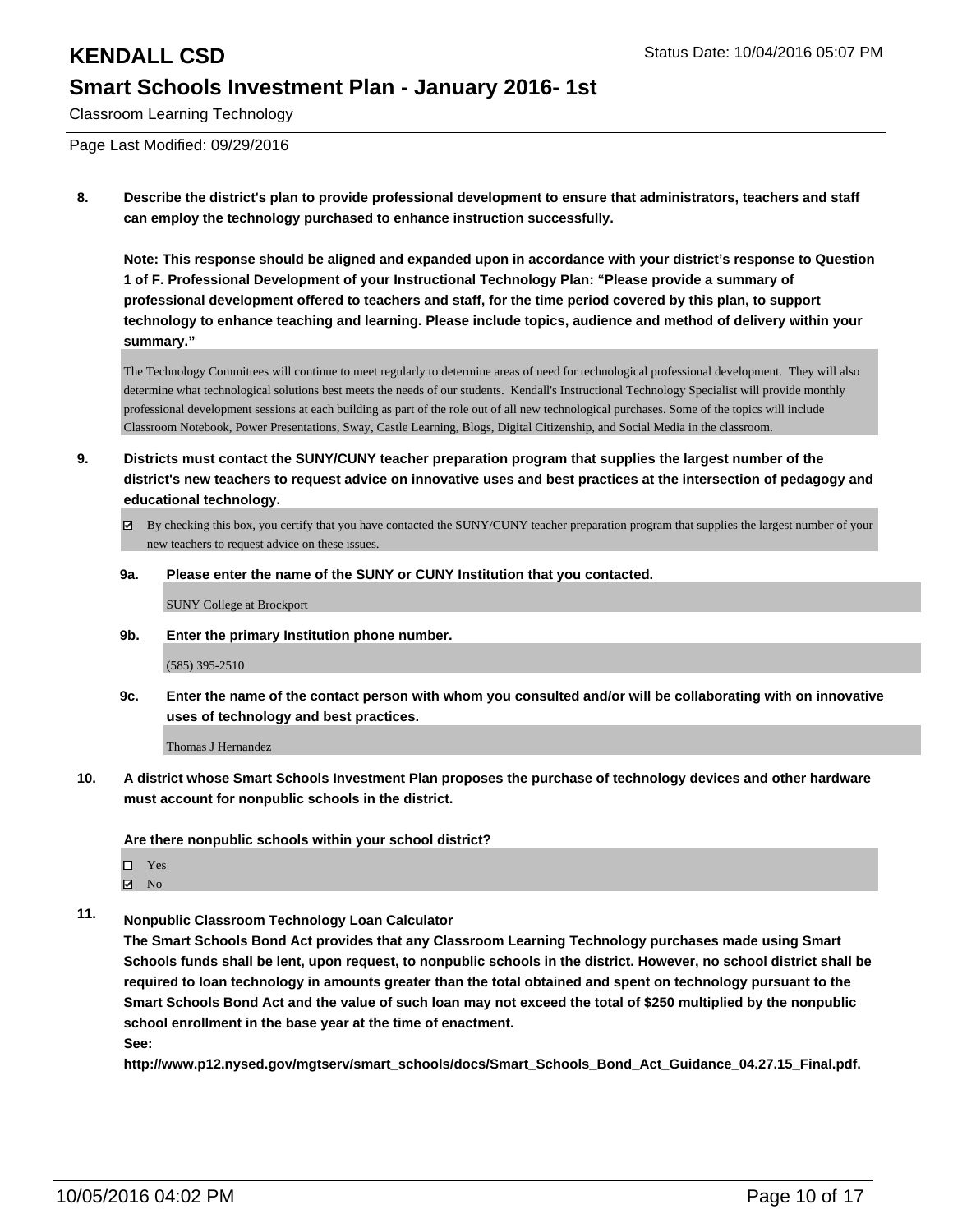Classroom Learning Technology

Page Last Modified: 09/29/2016

|                                     | 1. Classroom<br>Technology<br>Sub-allocation | 2. Public<br><b>Enrollment</b><br>$(2014 - 15)$ | l 3. Nonpublic<br><b>Enrollment</b><br>(2014-15) | 4. Sum of<br>l Public and<br>Nonpublic<br>Enrollment | 15. Total Per<br>Pupil Sub-<br>Iallocation | 6. Total<br>Nonpublic Loan<br>Amount                                                          |
|-------------------------------------|----------------------------------------------|-------------------------------------------------|--------------------------------------------------|------------------------------------------------------|--------------------------------------------|-----------------------------------------------------------------------------------------------|
| Calculated Nonpublic Loan<br>Amount |                                              |                                                 |                                                  |                                                      |                                            | (No Response)   (No Response)   (No Response)   (No Response)   (No Response)   (No Response) |

**12. To ensure the sustainability of technology purchases made with Smart Schools funds, districts must demonstrate a long-term plan to maintain and replace technology purchases supported by Smart Schools Bond Act funds. This sustainability plan shall demonstrate a district's capacity to support recurring costs of use that are ineligible for Smart Schools Bond Act funding such as device maintenance, technical support, Internet and wireless fees, maintenance of hotspots, staff professional development, building maintenance and the replacement of incidental items. Further, such a sustainability plan shall include a long-term plan for the replacement of purchased devices and equipment at the end of their useful life with other funding sources.**

By checking this box, you certify that the district has a sustainability plan as described above.

**13. Districts must ensure that devices purchased with Smart Schools Bond funds will be distributed, prepared for use, maintained and supported appropriately. Districts must maintain detailed device inventories in accordance with generally accepted accounting principles.**

By checking this box, you certify that the district has a distribution and inventory management plan and system in place.

**14. If you are submitting an allocation for Classroom Learning Technology complete this table. Note that the calculated Total at the bottom of the table must equal the Total allocation for this category that you entered in the SSIP Overview overall budget.**

|                         | Sub-Allocation |
|-------------------------|----------------|
| Interactive Whiteboards | (No Response)  |
| Computer Servers        | (No Response)  |
| Desktop Computers       | 4,000          |
| <b>Laptop Computers</b> | 345,000        |
| <b>Tablet Computers</b> | 20,000         |
| Other Costs             | 76,804         |
| Totals:                 | 445,804        |

**15. Please detail the type, quantity, per unit cost and total cost of the eligible items under each sub-category. This is especially important for any expenditures listed under the "Other" category. All expenditures must be capital-bond eligible to be reimbursed through the SSBA. If you have any questions, please contact us directly through smartschools@nysed.gov.**

**Please specify in the "Item to be Purchased" field which specific expenditures and items are planned to meet the district's nonpublic loan requirement, if applicable.**

**NOTE: Wireless Access Points that will be loaned/purchased for nonpublic schools should ONLY be included in this category, not under School Connectivity, where public school districts would list them. Add rows under each sub-category for additional items, as needed.**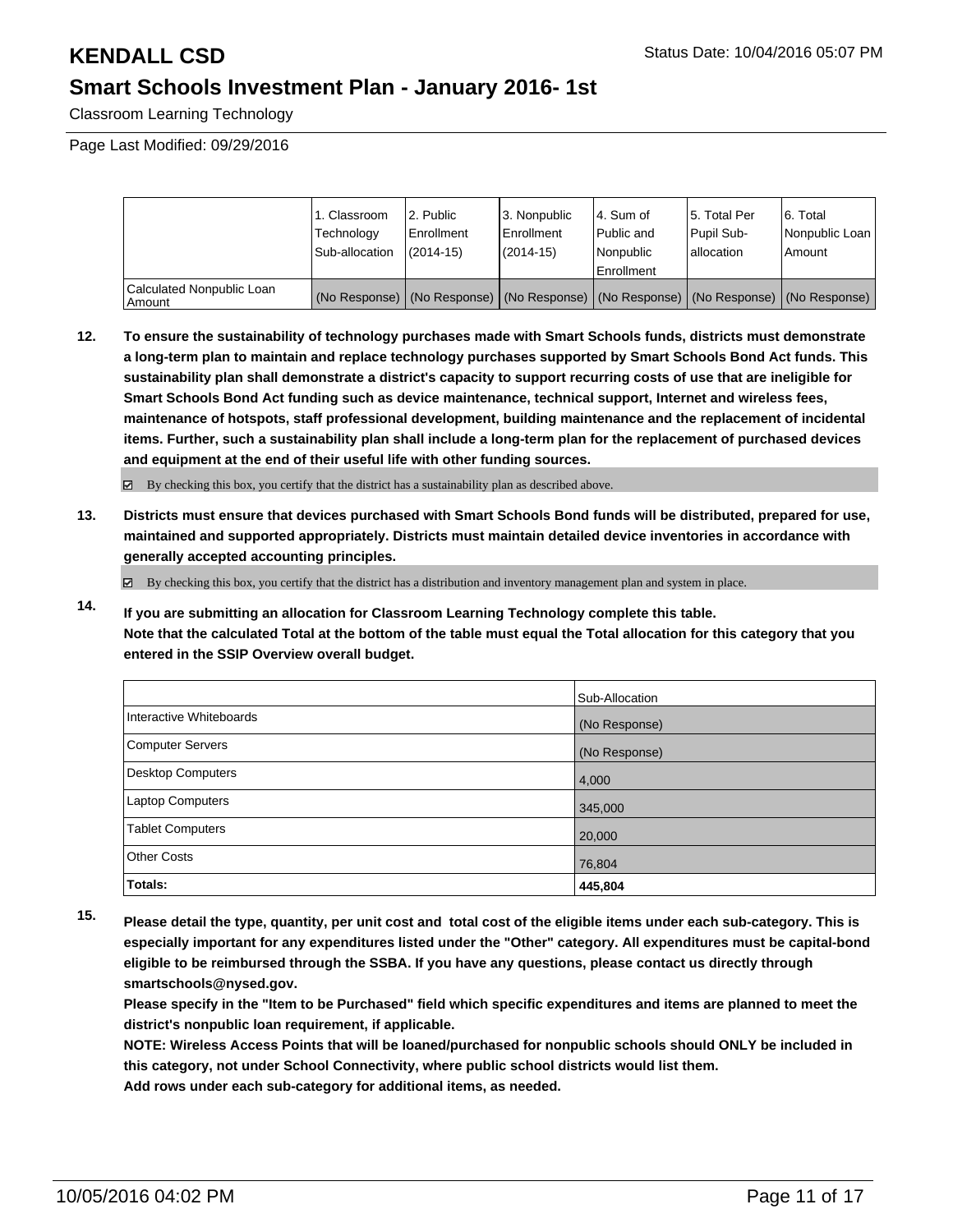Classroom Learning Technology

Page Last Modified: 09/29/2016

| Select the allowable expenditure<br>type.<br>Repeat to add another item under | Item to be Purchased                             | Quantity       | Cost per Item | <b>Total Cost</b> |
|-------------------------------------------------------------------------------|--------------------------------------------------|----------------|---------------|-------------------|
| each type.<br><b>Other Costs</b>                                              | Carts for Device Storage Earth Walk              | 16             | 3,443         | 55,100            |
| <b>Other Costs</b>                                                            | <b>Wide Lens Document Camera</b>                 | $\mathbf{1}$   | 600           | 600               |
| <b>Other Costs</b>                                                            | <b>Laser Color Printer</b>                       | $\mathbf{1}$   | 500           | 500               |
| <b>Other Costs</b>                                                            | <b>HP Scanjet Scanner</b>                        | $\mathbf{1}$   | 500           | 500               |
| <b>Other Costs</b>                                                            | Sony HDR-CX900 Full HD Video<br><b>Recorders</b> | $\overline{2}$ | 1,300         | 2,600             |
| <b>Desktop Computers</b>                                                      | Imacs                                            | $\overline{4}$ | 1,000         | 4,000             |
| <b>Laptop Computers</b>                                                       | HP For student and teacher use                   | 678            | 500           | 339,000           |
| <b>Laptop Computers</b>                                                       | <b>HP For Sciene use</b>                         | 6              | 1,000         | 6,000             |
| <b>Tablet Computers</b>                                                       | ipads for k & 1st                                | 50             | 400           | 20,000            |
| <b>Other Costs</b>                                                            | Vernier Lab Quest 2 Interface                    | 5              | 329           | 1,645             |
| <b>Other Costs</b>                                                            | <b>Stainless Steel Temperature Probe</b>         | 10             | 29            | 290               |
| <b>Other Costs</b>                                                            | <b>Gas Pressure Sensor</b>                       | 5              | 83            | 415               |
| <b>Other Costs</b>                                                            | CO2 Gas Sensor                                   | 5              | 259           | 1,295             |
| <b>Other Costs</b>                                                            | pH Sensor                                        | 5              | 79            | 395               |
| <b>Other Costs</b>                                                            | <b>Voltage Probe</b>                             | 5              | 12            | 60                |
| <b>Other Costs</b>                                                            | <b>Conductivity Probes</b>                       | 5              | 95            | 475               |
| <b>Other Costs</b>                                                            | Vernier Optical DO Probe                         | 5              | 299           | 1,495             |
| <b>Other Costs</b>                                                            | Soil Moisture Sensor                             | 5              | 95            | 475               |
| <b>Other Costs</b>                                                            | <b>Turbidity Sensor</b>                          | 5              | 112           | 560               |
| <b>Other Costs</b>                                                            | <b>Motion Detector</b>                           | 5              | 79            | 395               |
| <b>Other Costs</b>                                                            | <b>Light Sensor</b>                              | 5              | 55            | 275               |
| <b>Other Costs</b>                                                            | Dual Range Force Sensor                          | 5              | 109           | 545               |
| <b>Other Costs</b>                                                            | Microphone                                       | $\sqrt{5}$     | 39            | 195               |
| <b>Other Costs</b>                                                            | <b>Differential Voltage Probe</b>                | 10             | 39            | 390               |
| <b>Other Costs</b>                                                            | Colorimeter                                      | $\sqrt{5}$     | 115           | 575               |
| <b>Other Costs</b>                                                            | Drop Counter                                     | $\sqrt{5}$     | 99            | 495               |
| <b>Other Costs</b>                                                            | <b>UVB Sensor</b>                                | $\sqrt{5}$     | 107           | 535               |
| <b>Other Costs</b>                                                            | <b>Magnetic Field Sensor</b>                     | $\sqrt{5}$     | 58            | 290               |
| <b>Other Costs</b>                                                            | <b>Current Probe</b>                             | 10             | 39            | 390               |
| <b>Other Costs</b>                                                            | <b>Relative Humidity Sensor</b>                  | $\sqrt{5}$     | 69            | 345               |
| <b>Other Costs</b>                                                            | Low-g Accelerometer                              | $\sqrt{5}$     | 89            | 445               |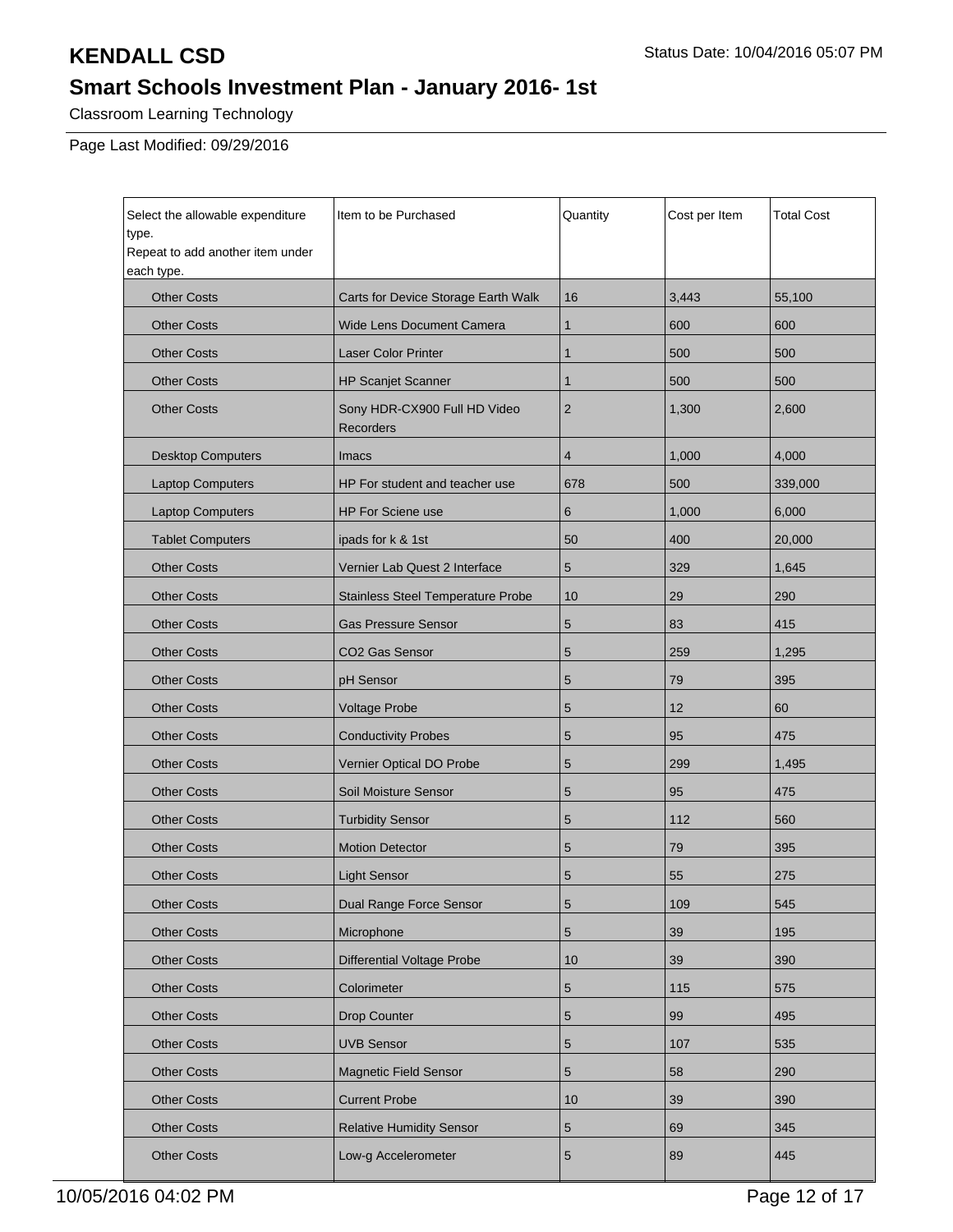Classroom Learning Technology

Page Last Modified: 09/29/2016

| <b>Other Costs</b> | Photogate                       | 10 | 45             | 450   |
|--------------------|---------------------------------|----|----------------|-------|
| <b>Other Costs</b> | <b>Ultra Pulley Attachment</b>  | 5  | 24             | 120   |
| <b>Other Costs</b> | <b>Picket Fence</b>             | 5  | $\overline{7}$ | 35    |
| <b>Other Costs</b> | O <sub>2</sub> Gas Sensor       | 5  | 195            | 975   |
| <b>Other Costs</b> | Spectro Vis Plus                | 5  | 399            | 1,995 |
| <b>Other Costs</b> | <b>Blood Pressure Sensor</b>    | 5  | 105            | 525   |
| <b>Other Costs</b> | BioChamber 250                  | 5  | 6              | 30    |
| <b>Other Costs</b> | BioChamber2000                  | 5  | 19             | 95    |
| <b>Other Costs</b> | <b>EKG Sensor</b>               | 5  | 147            | 735   |
| <b>Other Costs</b> | <b>Respiration Monitor Belt</b> | 5  | 63             | 315   |
| <b>Other Costs</b> | Logger Pro 3                    |    | 249            | 249   |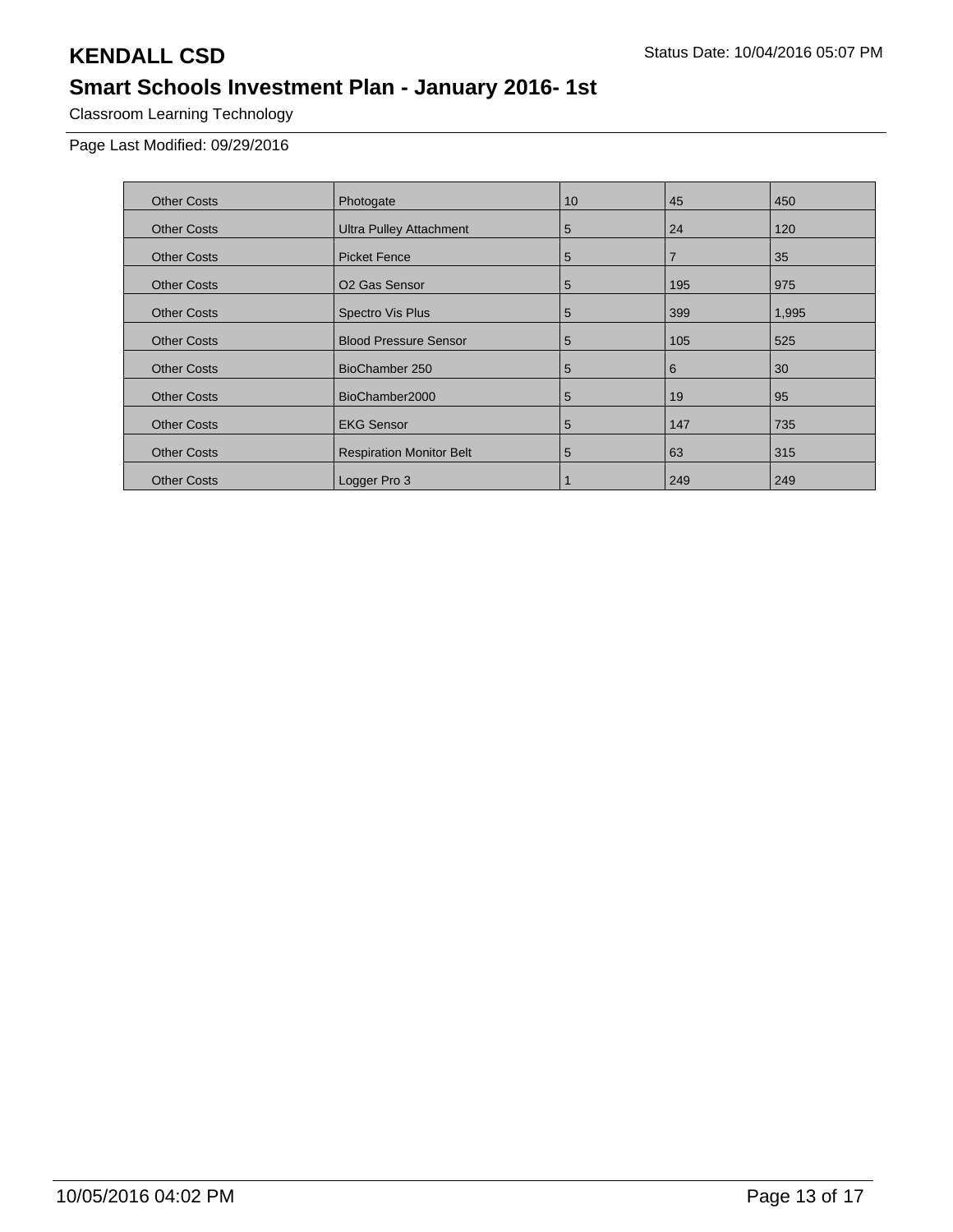Pre-Kindergarten Classrooms

**1. Provide information regarding how and where the district is currently serving pre-kindergarten students and justify the need for additional space with enrollment projections over 3 years.**

(No Response)

- **2. Describe the district's plan to construct, enhance or modernize education facilities to accommodate prekindergarten programs. Such plans must include:**
	- **Specific descriptions of what the district intends to do to each space;**
	- **An affirmation that pre-kindergarten classrooms will contain a minimum of 900 square feet per classroom;**
	- **The number of classrooms involved;**
	- **The approximate construction costs per classroom; and**
	- **Confirmation that the space is district-owned or has a long-term lease that exceeds the probable useful life of the improvements.**

(No Response)

**3. Smart Schools Bond Act funds may only be used for capital construction costs. Describe the type and amount of additional funds that will be required to support ineligible ongoing costs (e.g. instruction, supplies) associated with any additional pre-kindergarten classrooms that the district plans to add.**

(No Response)

**4. All plans and specifications for the erection, repair, enlargement or remodeling of school buildings in any public school district in the State must be reviewed and approved by the Commissioner. Districts that plan capital projects using their Smart Schools Bond Act funds will undergo a Preliminary Review Process by the Office of Facilities Planning.**

**Please indicate on a separate row each project number given to you by the Office of Facilities Planning.**

| <b>Project Number</b> |  |
|-----------------------|--|
| (No Response)         |  |

**5. If you have made an allocation for Pre-Kindergarten Classrooms, complete this table.**

**Note that the calculated Total at the bottom of the table must equal the Total allocation for this category that you entered in the SSIP Overview overall budget.**

|                                          | Sub-Allocation |
|------------------------------------------|----------------|
| Construct Pre-K Classrooms               | (No Response)  |
| Enhance/Modernize Educational Facilities | (No Response)  |
| Other Costs                              | (No Response)  |
| Totals:                                  | 0              |

**6. Please detail the type, quantity, per unit cost and total cost of the eligible items under each sub-category. This is especially important for any expenditures listed under the "Other" category. All expenditures must be capital-bond eligible to be reimbursed through the SSBA. If you have any questions, please contact us directly through smartschools@nysed.gov.**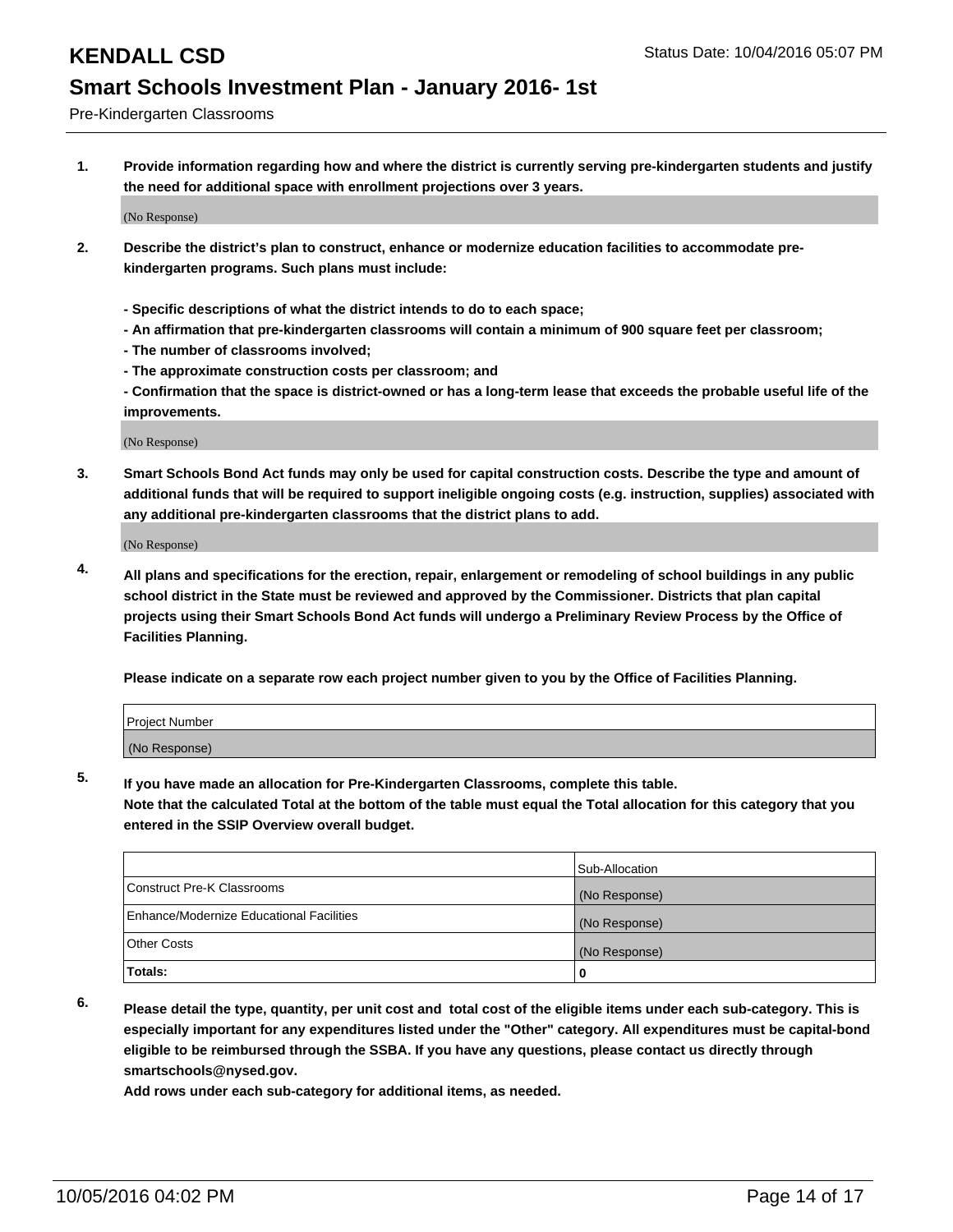Pre-Kindergarten Classrooms

| Select the allowable expenditure | litem to be purchased | Quantity      | Cost per Item | <b>Total Cost</b> |
|----------------------------------|-----------------------|---------------|---------------|-------------------|
| type.                            |                       |               |               |                   |
| Repeat to add another item under |                       |               |               |                   |
| each type.                       |                       |               |               |                   |
| (No Response)                    | (No Response)         | (No Response) | (No Response) | (No Response)     |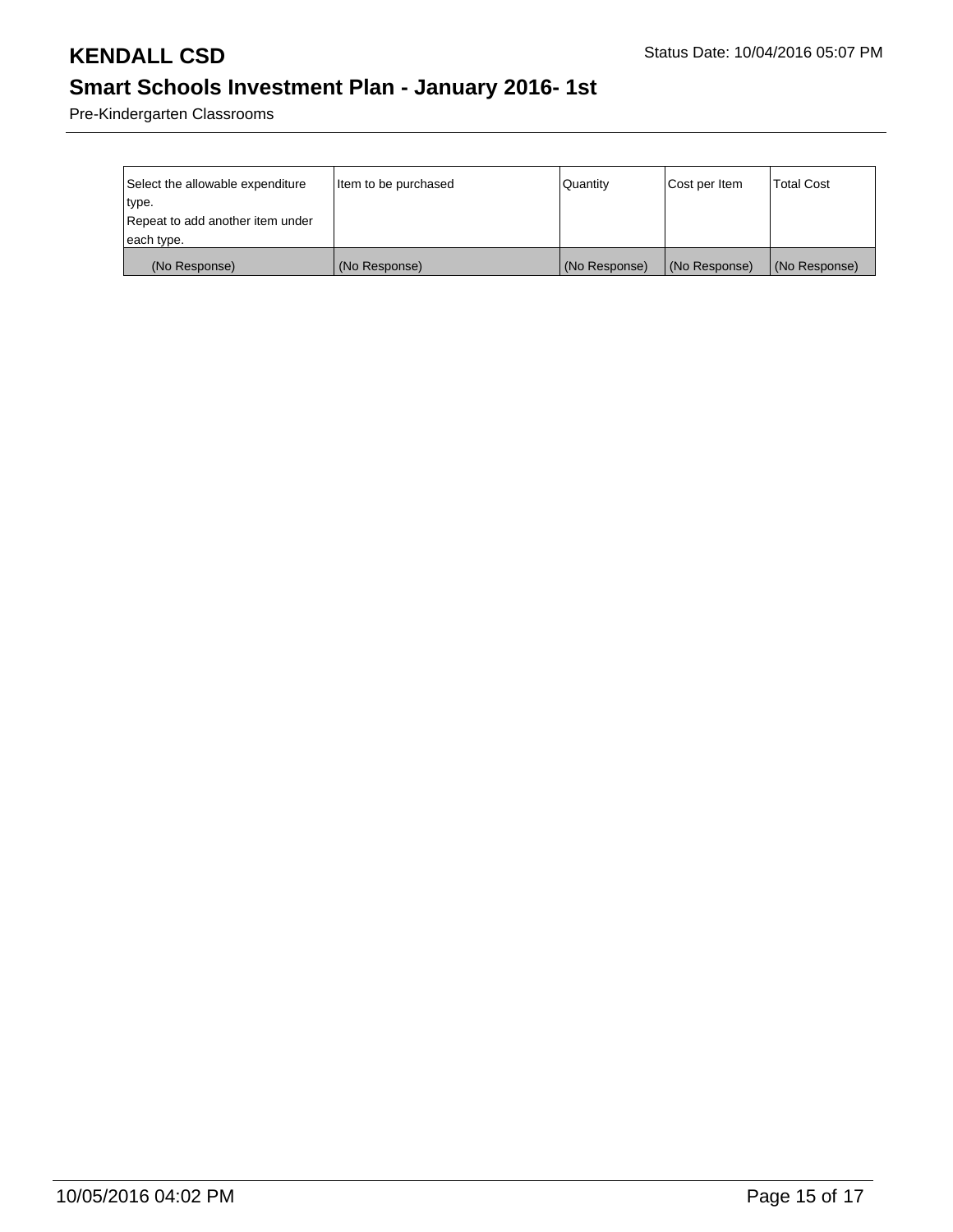Replace Transportable Classrooms

**1. Describe the district's plan to construct, enhance or modernize education facilities to provide high-quality instructional space by replacing transportable classrooms.**

(No Response)

**2. All plans and specifications for the erection, repair, enlargement or remodeling of school buildings in any public school district in the State must be reviewed and approved by the Commissioner. Districts that plan capital projects using their Smart Schools Bond Act funds will undergo a Preliminary Review Process by the Office of Facilities Planning.**

**Please indicate on a separate row each project number given to you by the Office of Facilities Planning.**

| Project Number |  |
|----------------|--|
|                |  |
|                |  |
|                |  |
|                |  |
| (No Response)  |  |
|                |  |
|                |  |
|                |  |

**3. For large projects that seek to blend Smart Schools Bond Act dollars with other funds, please note that Smart Schools Bond Act funds can be allocated on a pro rata basis depending on the number of new classrooms built that directly replace transportable classroom units.**

**If a district seeks to blend Smart Schools Bond Act dollars with other funds describe below what other funds are being used and what portion of the money will be Smart Schools Bond Act funds.**

(No Response)

**4. If you have made an allocation for Replace Transportable Classrooms, complete this table. Note that the calculated Total at the bottom of the table must equal the Total allocation for this category that you entered in the SSIP Overview overall budget.**

|                                                | Sub-Allocation |
|------------------------------------------------|----------------|
| Construct New Instructional Space              | (No Response)  |
| Enhance/Modernize Existing Instructional Space | (No Response)  |
| Other Costs                                    | (No Response)  |
| Totals:                                        | 0              |

**5. Please detail the type, quantity, per unit cost and total cost of the eligible items under each sub-category. This is especially important for any expenditures listed under the "Other" category. All expenditures must be capital-bond eligible to be reimbursed through the SSBA. If you have any questions, please contact us directly through smartschools@nysed.gov.**

| Select the allowable expenditure | Item to be purchased | Quantity      | Cost per Item | <b>Total Cost</b> |
|----------------------------------|----------------------|---------------|---------------|-------------------|
| type.                            |                      |               |               |                   |
| Repeat to add another item under |                      |               |               |                   |
| each type.                       |                      |               |               |                   |
| (No Response)                    | (No Response)        | (No Response) | (No Response) | (No Response)     |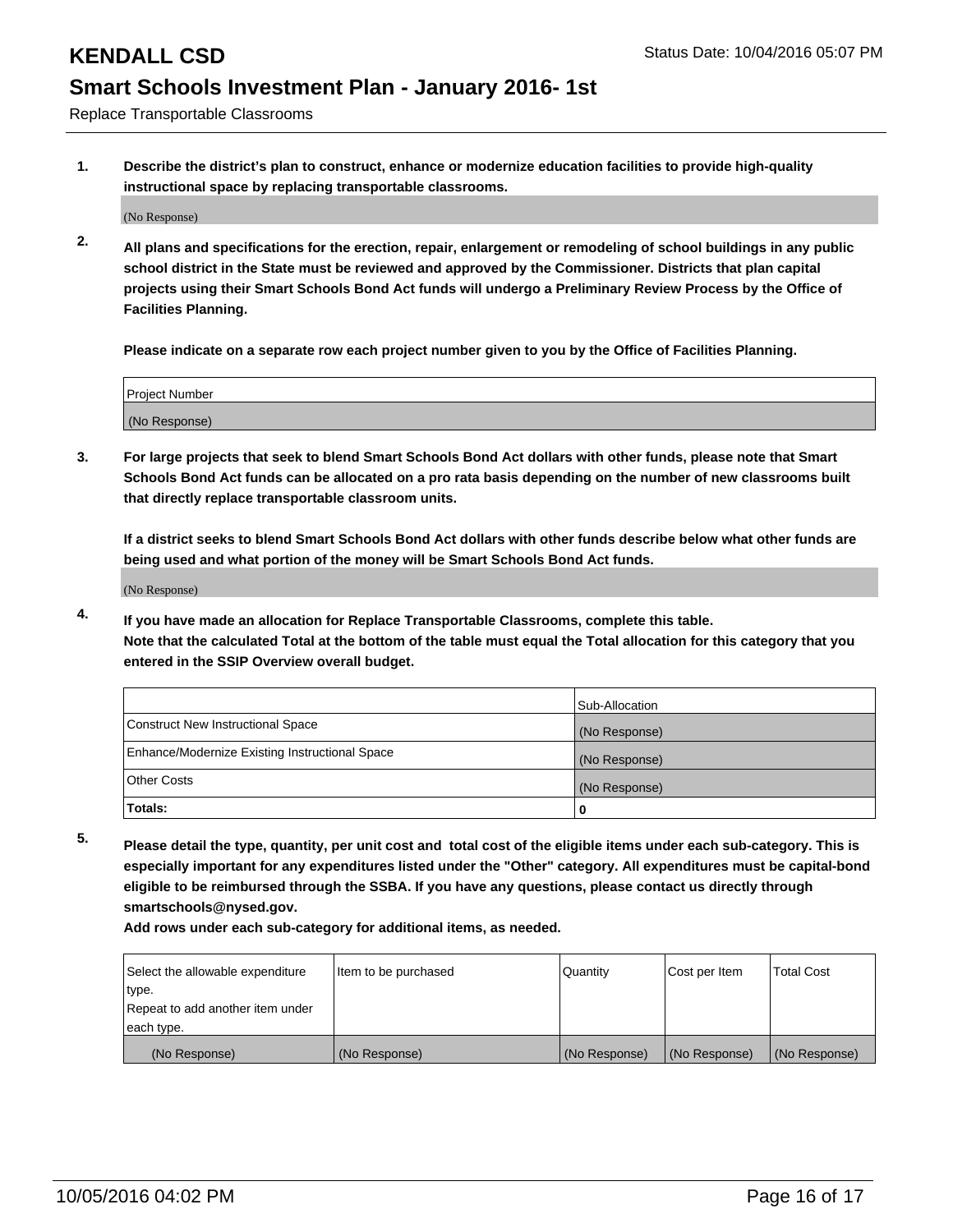High-Tech Security Features

**1. Describe how you intend to use Smart Schools Bond Act funds to install high-tech security features in school buildings and on school campuses.**

(No Response)

**2. All plans and specifications for the erection, repair, enlargement or remodeling of school buildings in any public school district in the State must be reviewed and approved by the Commissioner. Districts that plan capital projects using their Smart Schools Bond Act funds will undergo a Preliminary Review Process by the Office of Facilities Planning.** 

**Please indicate on a separate row each project number given to you by the Office of Facilities Planning.**

| Project Number |  |
|----------------|--|
| (No Response)  |  |

### **3. Was your project deemed eligible for streamlined Review?**

- Yes
- $\square$  No

### **4. Include the name and license number of the architect or engineer of record.**

| <b>Name</b>   | License Number |
|---------------|----------------|
| (No Response) | (No Response)  |

**5. If you have made an allocation for High-Tech Security Features, complete this table. Note that the calculated Total at the bottom of the table must equal the Total allocation for this category that you**

**entered in the SSIP Overview overall budget.**

|                                                      | Sub-Allocation |
|------------------------------------------------------|----------------|
| Capital-Intensive Security Project (Standard Review) | (No Response)  |
| <b>Electronic Security System</b>                    | (No Response)  |
| <b>Entry Control System</b>                          | (No Response)  |
| Approved Door Hardening Project                      | (No Response)  |
| <b>Other Costs</b>                                   | (No Response)  |
| Totals:                                              | 0              |

**6. Please detail the type, quantity, per unit cost and total cost of the eligible items under each sub-category. This is especially important for any expenditures listed under the "Other" category. All expenditures must be capital-bond eligible to be reimbursed through the SSBA. If you have any questions, please contact us directly through smartschools@nysed.gov.**

| Select the allowable expenditure | Item to be purchased | Quantity      | Cost per Item | <b>Total Cost</b> |
|----------------------------------|----------------------|---------------|---------------|-------------------|
| type.                            |                      |               |               |                   |
| Repeat to add another item under |                      |               |               |                   |
| each type.                       |                      |               |               |                   |
| (No Response)                    | (No Response)        | (No Response) | (No Response) | (No Response)     |